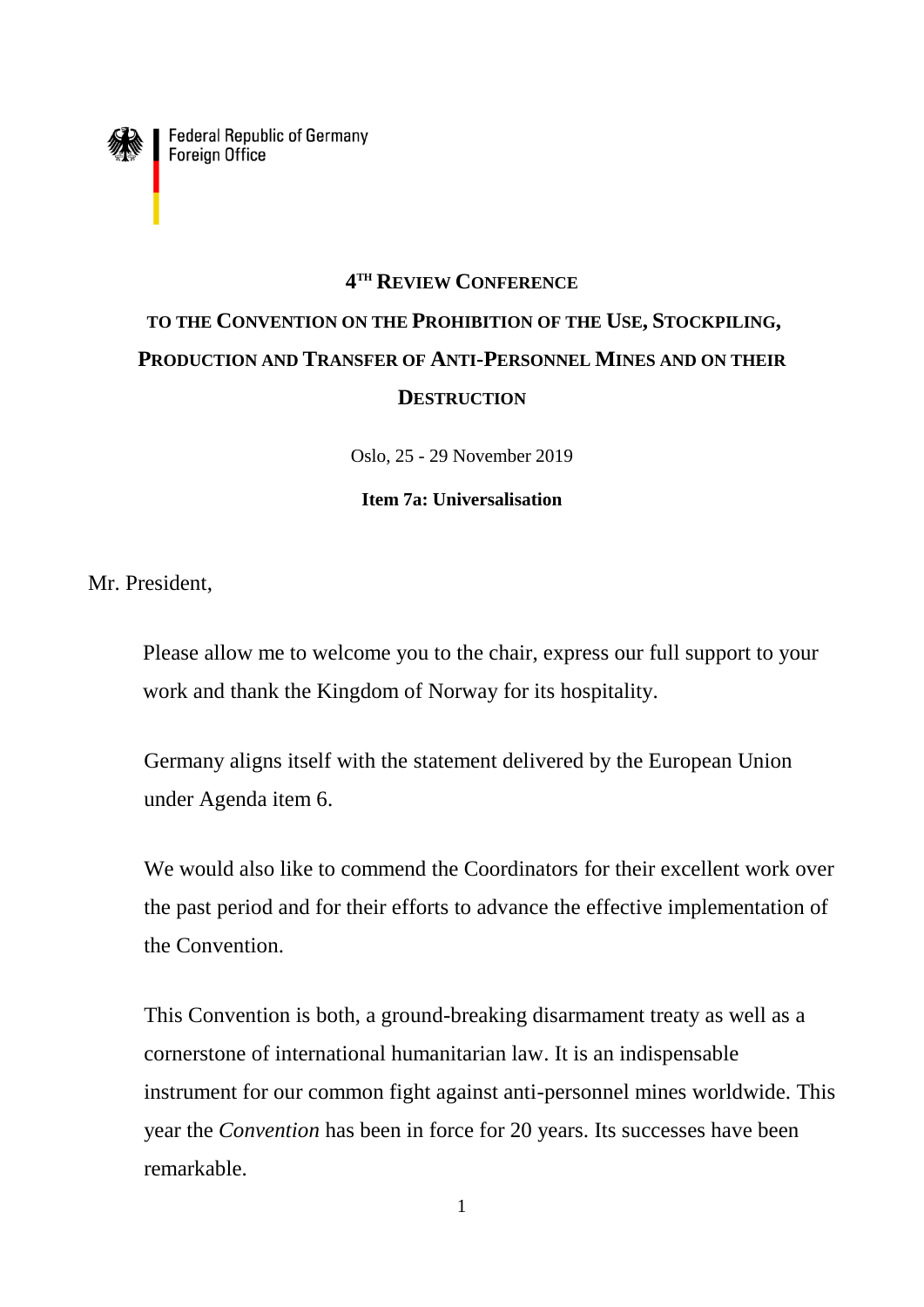Universality of the Convention is key to fulfil the aspiration of a world without anti-personal mines. With 164 states parties we have come a long way towards universality. However, 33 states are still outside of the Convention. They still need to subscribe to our common goal of world free of anti-personal mines.

We also have to note that the rate of accessions to the Convention since the 3<sup>rd</sup> Review Conference has been somewhat slow with only 3 new states parties since the 3rd Review Conference.

Thus, we have to redouble our efforts, collectively and individually, to bring additional states into the Convention. Germany will continue to do its share to reach this goal.

We are highly supportive of the draft Oslo Action Plan. We fully support your proposed actions 11 and 12 related to universality.

## Mr. President,

Even though not strictly on universalisation, I would briefly like to touch upon two important issues under this agenda item "Operation and status of the Convention".

Germany is deeply concerned about the increasing number of victims of mines of an improvised nature. It is our joint responsibility to include into our work challenges emanating from mines manufactured and laid by non-state actors. We need to deepen our knowledge about the proliferation pathways of the components used for improvised mines in order to find adequate approaches and effective measures. Germany is therefore funding research on this issue

2